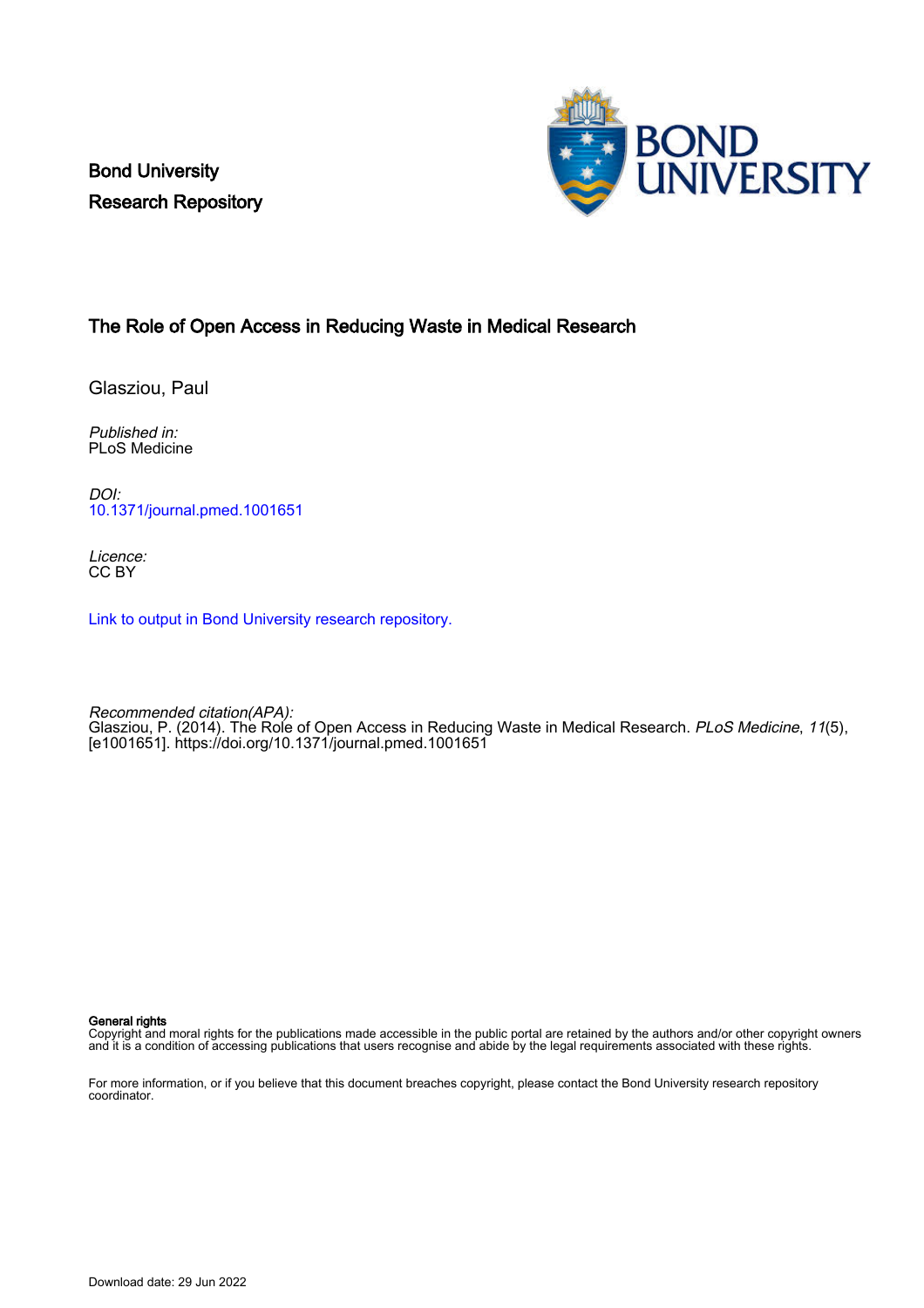## **Editorial**





# The Role of Open Access in Reducing Waste in Medical Research

## Paul Glasziou\*

Bond University, Robina, Australia

Twenty years ago an editorial by Doug Altman in the  $BMJ$  [1], "The Scandal of Poor Medical Research'', decried the poor design and reporting of research, stating that ''huge sums of money are spent annually on research that is seriously flawed through the use of inappropriate designs, unrepresentative samples, small samples, incorrect methods of analysis, and faulty interpretation''. Since then, change has been gradual, while the list of problems has lengthened, and documentation of their magnitude has accumulated. Recent years, however, have seen a crescendo of concern. Public awareness has been accelerated with the publication of Ben Goldacre's Bad Pharma [2], which clearly articulated the problems posed by biased non-publication and reporting of pharmaceutical research. Wider awareness of these issues helped spark the AllTrials campaign [\(http://www.](http://www.alltrials.net/) [alltrials.net/](http://www.alltrials.net/)), which asks for ''all trials registered; all results reported''. Of course, the problems of poor design and reporting, as well as selective non-publication, extend well beyond drug trials to most areas of research: drug and non-drug, basic and applied, interventional and observational, animal and human. A 2009 paper in The Lancet [3] estimated that three problemsflawed design, non-publication, and poor reporting—together meant over 85% of research funds were wasted, implying a global total loss of over US\$100 billion per year. This year, a follow-up series [4] more extensively documented this wastage, confirming the earlier estimate, but adding details and a series of more explicit recommendations for action.

The waste sounds bad, but the reality is worse. The estimate that 85% of research is wasted referred only to activities prior to the point of publication. Much waste clearly occurs after publication: from poor access, poor dissemination, and poor uptake of the findings of research. The development of open access to research [5] is important to reduce this post-publication waste. Poor access—including paywalls, restrictions on re-publication and re-use, etc. limits both researcher-to-researcher and

researcher-to-clinician communications. As PLOS Medicine editorial leaders pointed out in a PubMed Commons response to the Lancet series [6], open access is more than free access and includes ''free, immediate access online; unrestricted distribution and re-use rights in perpetuity for humans and technological applications; author(s) retains rights to attribution; papers are immediately deposited in a public online archive, such as PubMed Central'' [7]. Globally, the most important access problem is arguably due to language barriers, and with the growth of research in non-English-speaking countries, particularly China, this problem is likely to grow. Language barriers make even free-access research unusable, but by eliminating restrictions on re-publication and re-use, open access can at least reduce barriers to translation.

Solving the problems of pre-publication waste and post-publication access could hugely accelerate medical research. Even the complete solution of these problems, however, would be insufficient to close the research–practice gap. Paradoxically, the plethora of research is itself a barrier to its use. A recent analysis of trials and reviews by specialty found an unmanageable scatter of research [8]. For example, in neurology the annual output was 2,770 trials across 896 journals, and 547 systematic reviews across 292 journals. So, in addition to access, clever systems of synthesis, filtering, findability, and usability are needed if the users of research are to cope with this information deluge [9]. The enormous marketing budgets of pharmaceutical companies demonstrate the importance they place on investing resources in getting the message of their research to decision makers. Unfortunately, little such investment is made in non-commercial research, and this research is consequently neglected. This concern has led to the development of different approaches given names such as ''evidence-based medicine'', ''knowledge translation'', and ''implementation science''.

To get full value from research investment, we need to reduce both the annual US\$100 billion of pre-publication (research production) waste and the unquantified cost of post-publication (research dissemination) barriers (Figure 1). Open access will not in itself fix the problems of poor research question selection, poor study design, selective non-publication, or poor or biased reporting, but these can be ameliorated considerably through appropriate editorial policies and peer review processes. Open-access medical journals must maintain particularly high standards for these processes in order to avoid merely increasing access to a biased selection of (often flawed) research. At the same time, improving research quality but keeping access restricted would mean continued waste in the use and uptake of good science.

''As the system encourages poor research,'' wrote Altman in 1994 [1], ''it is the system that should be changed. We need less research, better research, and research done for the right reasons.'' To that must be added a need for research that is communicated effectively to those who need it. If over a 100

Citation: Glasziou P (2014) The Role of Open Access in Reducing Waste in Medical Research. PLoS Med 11(5): e1001651. doi:10.1371/journal.pmed.1001651

#### Published May 27, 2014

**Copyright:** © 2014 Paul Glasziou. This is an open-access article distributed under the terms of the [Creative](http://creativecommons.org/licenses/by/4.0/) [Commons Attribution License,](http://creativecommons.org/licenses/by/4.0/) which permits unrestricted use, distribution, and reproduction in any medium, provided the original author and source are credited.

Funding: PG is supported by NHMRC grant 0527500. The funders had no role in study design, data collection and analysis, decision to publish, or preparation of the manuscript.

Competing Interests: The author declares that no competing interests exist.

\* E-mail: Paul\_Glasziou@bond.edu.au

Provenance: Commissioned; not externally peer reviewed